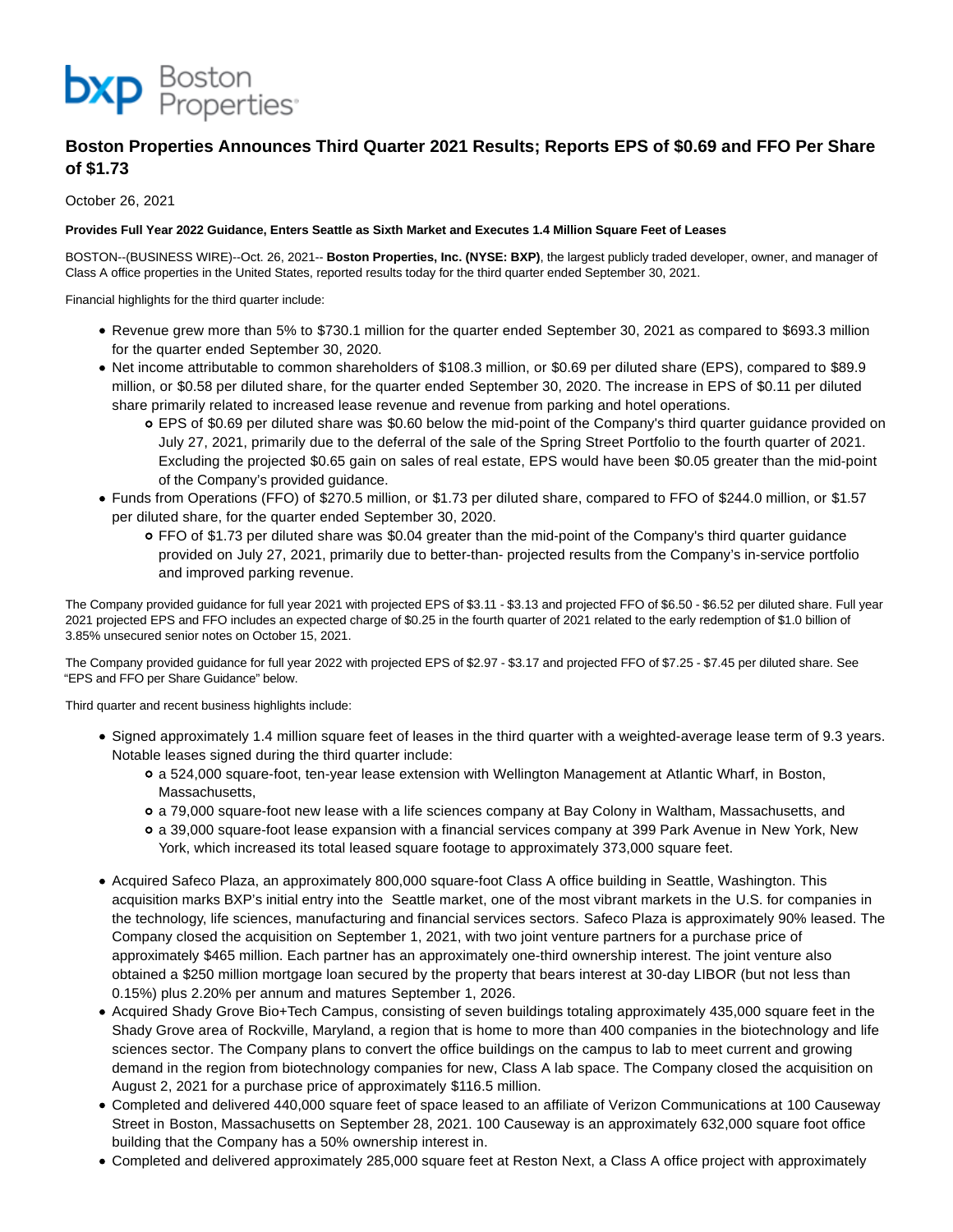1.1 million net rentable square feet located in Reston, Virginia on October 19, 2021. This project is 85% pre-leased.

- Completed the sale of 181,191 and 201 Spring Street, in Lexington, Massachusetts on October 25, 2021 for an aggregate gross sale price of \$191.5 million. 181,191 and 201 Spring Street is a three-building, 333,000 square-foot complex that is 100% leased.
- Completed a green bond offering of \$850.0 million of 2.450% unsecured senior notes maturing in 2033. This marks the Company's fourth green bond offering and represents the lowest coupon ever issued by the Company in the unsecured bond market.
- Redeemed \$1.0 billion of 3.85% unsecured senior notes that were scheduled to mature in February 2023. This redemption occurred on October 15, 2021, and the Company expects to recognize a loss from early extinguishment of debt of approximately \$0.25 per diluted share in the fourth quarter of 2021 related primarily to the payment of the redemption premium.
- Earned a top ESG rating in the 2021 Global Real Estate Sustainability Benchmark (GRESB®) assessment. The Company earned its tenth consecutive "Green Star" recognition and the highest GRESB 5-star Rating, as well as an "A" disclosure score. The Company also achieved the highest scores in several categories, including Data Monitoring & Review, Targets, Policies, Reporting, and Leadership.

The reported results are unaudited and there can be no assurance that these reported results will not vary from the final information for the quarter ended September 30, 2021. In the opinion of management, the Company has made all adjustments considered necessary for a fair statement of these reported results.

# **EPS and FFO per Share Guidance:**

The Company's guidance for the full year 2021 and full year 2022 for EPS (diluted) and FFO per share (diluted) is set forth and reconciled below. Except as described below, the estimates reflect management's view of current and future market conditions, including assumptions with respect to rental rates, occupancy levels, the timing of the lease-up of available space and the earnings impact of the events referenced in this release and those referenced during the related conference call. Except as otherwise publicly disclosed, the estimates do not include any material (1) possible future gains or losses or the impact on operating results from other possible future property acquisitions or dispositions, (2) possible gains or losses from capital markets activity (including, without limitation, due to the early extinguishment of and/or refinancing of debt or resulting from hedging activity and derivatives), (3) possible future write-offs or reinstatements of accounts receivable and accrued rent balances or (4) possible future impairment charges. EPS estimates may be subject to fluctuations as a result of several factors, including changes in the recognition of depreciation and amortization expense, impairment losses on depreciable real estate and any gains or losses associated with disposition activity. The Company is not able to assess at this time the potential impact of these factors on projected EPS. By definition, FFO does not include real estate-related depreciation and amortization, impairment losses on depreciable real estate or gains or losses associated with disposition activities. There can be no assurance that the Company's actual results will not differ materially from the estimates set forth below.

|                                                                           | Full Year 2021 Full Year 2022 |        |                      |      |
|---------------------------------------------------------------------------|-------------------------------|--------|----------------------|------|
|                                                                           | Low                           | High   | Low                  | High |
| Projected EPS (diluted)                                                   | \$3.11                        |        | \$3.13 \$2.97 \$3.17 |      |
| Add:                                                                      |                               |        |                      |      |
| Projected Company share of real estate depreciation and amortization 4.14 |                               | 4.14   | 4.28                 | 4.28 |
| Projected Company share of (gains)/losses on sales of real estate         | (0.75)                        | (0.75) |                      |      |
| Projected FFO per share (diluted)                                         | \$6.50                        |        | \$6.52 \$7.25 \$7.45 |      |

Boston Properties will host a conference call on Wednesday, October 27, 2021 at 10:00 AM Eastern Time, open to the general public, to discuss the third quarter 2021 results, provide a business update and discuss other business matters that may be of interest to investors. The number to call for this interactive teleconference is (877) 796-3880 (Domestic) or (443) 961-9013 (International) and entering the passcode 1484189. A replay of the conference call will be available by dialing (855) 859-2056 (Domestic) or (404) 537-3406 (International) and entering the passcode 1484189. There will also be a live audio webcast of the call, which may be accessed in the Investor Relations section of the Company's website at [investors.bxp.com.](https://cts.businesswire.com/ct/CT?id=smartlink&url=https%3A%2F%2Finvestors.bxp.com%2F&esheet=52516052&newsitemid=20211026006293&lan=en-US&anchor=investors.bxp.com&index=1&md5=b7557b6e7a43f86a8013a8661c30630c) Shortly after the call, a replay of the webcast will be available in the Investor Relations section of the Company's website and archived for up to twelve months following the call.

Additionally, a copy of Boston Properties' third quarter 2021 "Supplemental Operating and Financial Data" and this press release are available in the Investor Relations section of the Company's website at [investors.bxp.com.](https://cts.businesswire.com/ct/CT?id=smartlink&url=https%3A%2F%2Finvestors.bxp.com%2F&esheet=52516052&newsitemid=20211026006293&lan=en-US&anchor=investors.bxp.com&index=2&md5=1d69cdc39bca1505584825c288331cee)

Boston Properties (NYSE: BXP) is the largest publicly traded developer, owner, and manager of Class A office properties in the United States, concentrated in six markets - Boston, Los Angeles, New York, San Francisco, Seattle, and Washington, DC. The Company is a fully integrated real estate company, organized as a real estate investment trust (REIT), that develops, manages, operates, acquires, and owns a diverse portfolio of primarily Class A office space. Including properties owned by unconsolidated joint ventures, the Company's portfolio totals 52.5 million square feet and 202 properties, including nine properties under construction/redevelopment. For more information about Boston Properties, please visit our website at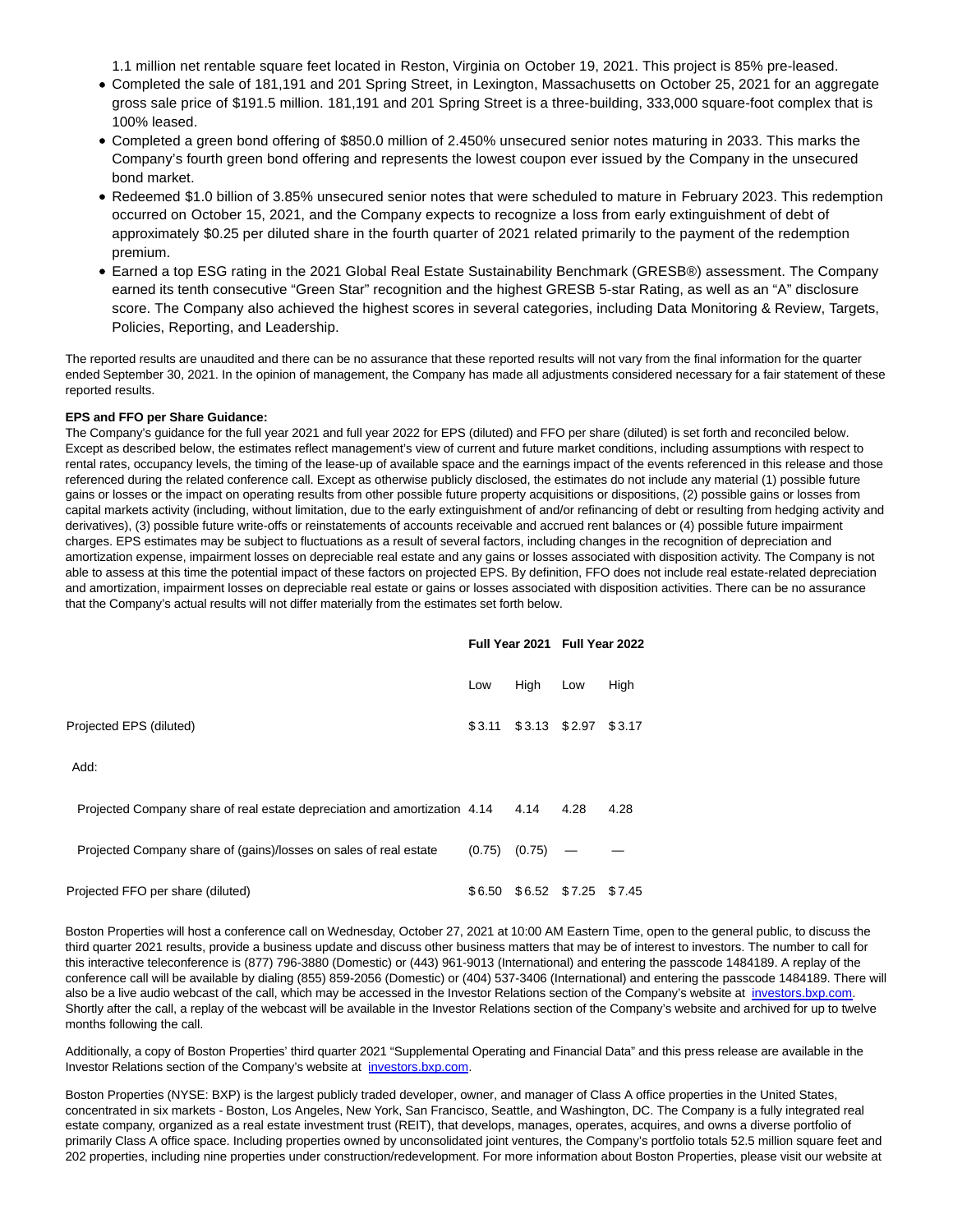#### [www.bxp.com o](https://cts.businesswire.com/ct/CT?id=smartlink&url=http%3A%2F%2Fwww.bxp.com&esheet=52516052&newsitemid=20211026006293&lan=en-US&anchor=www.bxp.com&index=3&md5=40e93dbd1ba4d97c4ed7e8c0fb5910a8)r follow us o[n LinkedIn o](https://cts.businesswire.com/ct/CT?id=smartlink&url=https%3A%2F%2Fwww.linkedin.com%2Fcompany%2Fboston-properties&esheet=52516052&newsitemid=20211026006293&lan=en-US&anchor=LinkedIn&index=4&md5=df8478d09390c6611ed9a0484990d883)r [Instagram.](https://cts.businesswire.com/ct/CT?id=smartlink&url=https%3A%2F%2Fwww.instagram.com%2Fbxpbostonproperties%2F%3Fhl%3Den&esheet=52516052&newsitemid=20211026006293&lan=en-US&anchor=Instagram&index=5&md5=e29ac34b333b42c429e2dfab0892b6b5)

This press release contains "forward-looking statements" as defined in the Private Securities Litigation Reform Act of 1995. You can identify these statements by our use of the words "anticipates," "believes," "budgeted," "could," "estimates," "expects," "guidance," "intends," "plans," "projects" and similar expressions that do not relate to historical matters. These statements are based on our current plans and expectations, projections and assumptions about future events. You should exercise caution in interpreting and relying on forward-looking statements because they involve known and unknown risks, uncertainties and other factors, which are, in some cases, beyond Boston Properties' control. If our underlying assumptions prove inaccurate, or known or unknown risks or uncertainties materialize, actual results could differ materially from those expressed or implied by the forward-looking statements. These factors include, without limitation, uncertainties and risks related to the impact of the COVID-19 global pandemic, including the duration, scope and severity of the pandemic domestically and internationally; federal, state and local government actions or restrictive measures implemented in response to COVID-19, the effectiveness of such measures and the direct and indirect impact of such measures on our and our tenants' businesses, financial condition, results of operation, cash flows, liquidity and performance, and the U.S. and international economy and economic activity generally; the speed, effectiveness and distribution of vaccines; whether new or existing actions/or measures continue to impact the ability of our residential tenants to generate sufficient income to pay, or makes them unwilling to pay, rent in full or at all in a timely manner; the health, continued service and availability of our personnel, including our key personnel and property management teams; and the effectiveness or lack of effectiveness of governmental relief in providing assistance to individuals and large and small businesses, including our tenants, that have suffered significant adverse effects from COVID-19. In addition to the risks specific to COVID-19, other factors include, without limitation, the Company's ability to enter into new leases or renew leases on favorable terms, dependence on tenants' financial condition, the uncertainties of real estate development, acquisition and disposition activity, the ability to effectively integrate acquisitions, the uncertainties of investing in new markets, the costs and availability of financing, the effectiveness of our interest rate hedging contracts, the ability of our joint venture partners to satisfy their obligations, the effects of local, national and international economic and market conditions, the effects of acquisitions, dispositions and possible impairment charges on our operating results, the impact of newly adopted accounting principles on the Company's accounting policies and on period-to-period comparisons of financial results, regulatory changes and other risks and uncertainties detailed from time to time in the Company's filings with the Securities and Exchange Commission. Boston Properties does not undertake a duty to update or revise any forward-looking statement whether as a result of new information, future events or otherwise, except as may be required by law.

Financial tables follow.

#### **BOSTON PROPERTIES, INC.**

#### **CONSOLIDATED BALANCE SHEETS**

**(Unaudited)**

|                                        | September 30,<br>2021                                     | December 31,<br>2020 |
|----------------------------------------|-----------------------------------------------------------|----------------------|
|                                        | (in thousands, except for share and<br>par value amounts) |                      |
| <b>ASSETS</b>                          |                                                           |                      |
| Real estate, at cost                   | \$22,088,835                                              | \$21,649,383         |
| Construction in progress               | 1,054,531                                                 | 868,773              |
| Land held for future development       | 568,034                                                   | 450,954              |
| Right of use assets - finance leases   | 237,845                                                   | 237,393              |
| Right of use assets - operating leases | 170,085                                                   | 146,406              |
| Less: accumulated depreciation         | (5,850,397)                                               | (5,534,102)          |
| Total real estate                      | 18,268,933                                                | 17,818,807           |
| Cash and cash equivalents              | 1,002,728                                                 | 1,668,742            |
| Cash held in escrows                   | 79,193                                                    | 50,587               |
| Investments in securities              | 41,517                                                    | 39,457               |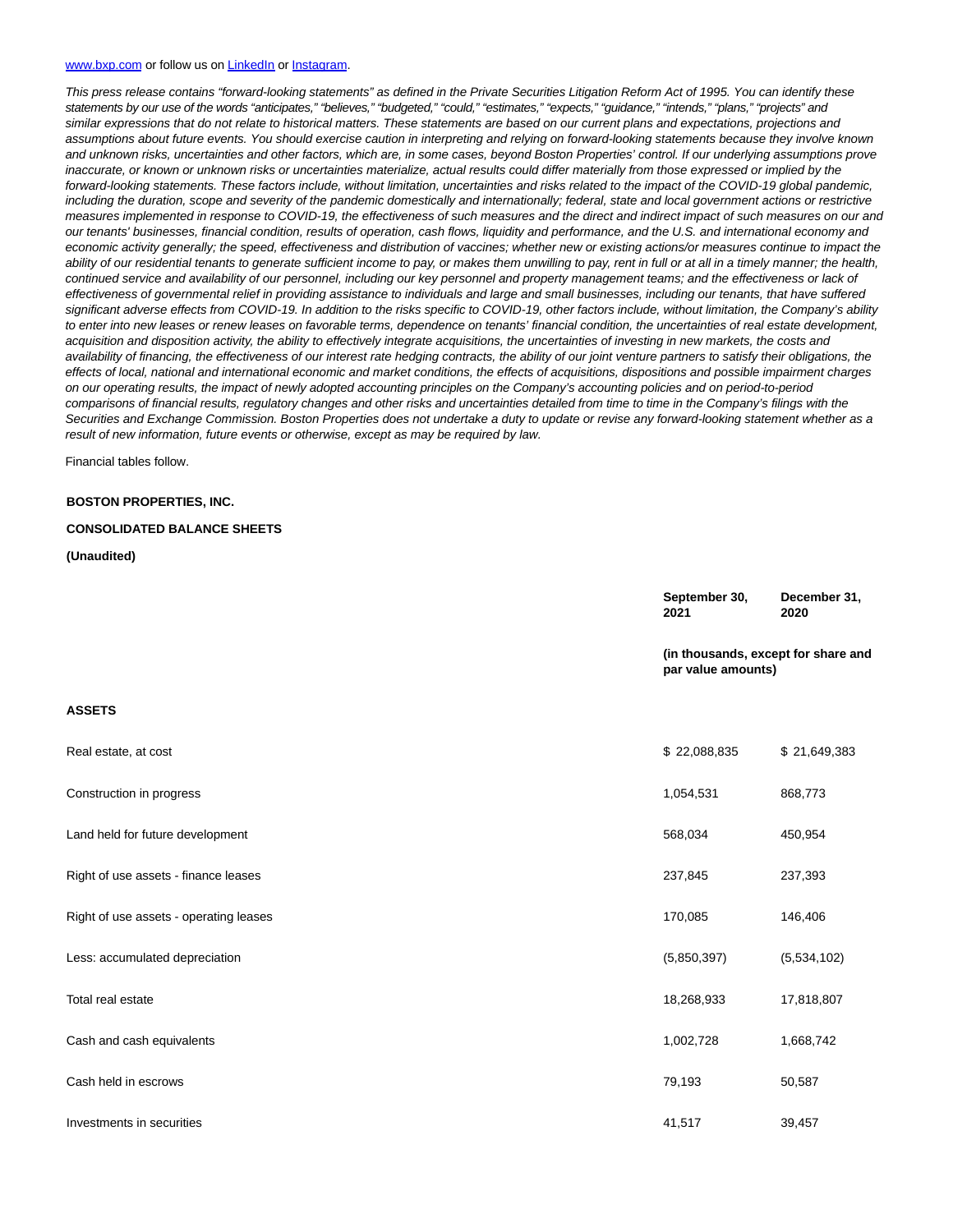| Tenant and other receivables, net            | 61,269       | 77,411       |
|----------------------------------------------|--------------|--------------|
| Related party note receivable, net           | 78,144       | 77,552       |
| Note receivables, net                        | 19,297       | 18,729       |
| Accrued rental income, net                   | 1,203,840    | 1,122,502    |
| Deferred charges, net                        | 622,807      | 640,085      |
| Prepaid expenses and other assets            | 97,560       | 33,840       |
| Investments in unconsolidated joint ventures | 1,373,522    | 1,310,478    |
| <b>Total assets</b>                          | \$22,848,810 | \$22,858,190 |
| <b>LIABILITIES AND EQUITY</b>                |              |              |
| Liabilities:                                 |              |              |
| Mortgage notes payable, net                  | \$2,898,699  | \$2,909,081  |
| Unsecured senior notes, net                  | 10,479,651   | 9,639,287    |
| Unsecured line of credit                     |              |              |
| Unsecured term loan, net                     |              | 499,390      |
| Lease liabilities - finance leases           | 243,562      | 236,492      |
| Lease liabilities - operating leases         | 204,137      | 201,713      |
| Accounts payable and accrued expenses        | 331,687      | 336,264      |
| Dividends and distributions payable          | 169,739      | 171,082      |
| Accrued interest payable                     | 87,408       | 106,288      |
| Other liabilities                            | 370,403      | 412,084      |
| <b>Total liabilities</b>                     | 14,785,286   | 14,511,681   |
|                                              |              |              |
| Commitments and contingencies                |              |              |
| Redeemable deferred stock units              | 8,775        | 6,897        |
| Equity:                                      |              |              |

Stockholders' equity attributable to Boston Properties, Inc.:

Excess stock, \$0.01 par value, 150,000,000 shares authorized, none issued or outstanding — —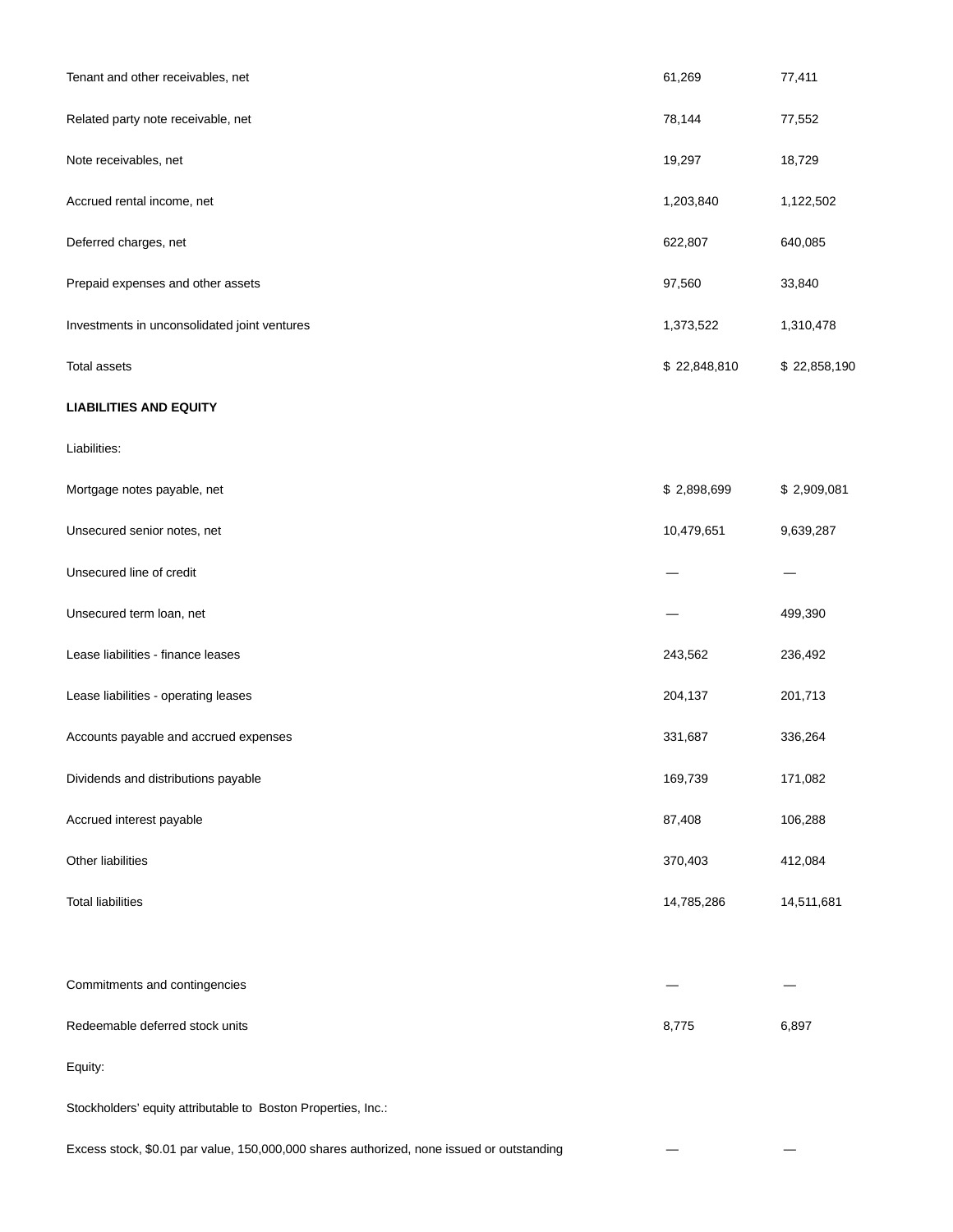| Preferred stock, \$0.01 par value, 50,000,000 shares authorized; 5.25% Series B cumulative redeemable<br>preferred stock, \$0.01 par value, liquidation preference \$2,500 per share, 92,000 shares authorized, 80,000 -<br>shares issued and outstanding at December 31, 2020 |               |                                              |               | 200,000           |  |
|--------------------------------------------------------------------------------------------------------------------------------------------------------------------------------------------------------------------------------------------------------------------------------|---------------|----------------------------------------------|---------------|-------------------|--|
| Common stock, \$0.01 par value, 250,000,000 shares authorized, 156,285,391 and 155,797,725 issued and<br>156,206,491 and 155,718,825 outstanding at September 30, 2021 and December 31, 2020, respectively                                                                     |               | 1,562                                        |               | 1,557             |  |
| Additional paid-in capital                                                                                                                                                                                                                                                     |               | 6,415,802                                    |               | 6,356,791         |  |
| Dividends in excess of earnings                                                                                                                                                                                                                                                |               | (657, 021)                                   |               | (509, 653)        |  |
| Treasury common stock at cost, 78,900 shares at September 30, 2021 and December 31, 2020                                                                                                                                                                                       |               | (2,722)                                      |               | (2,722)           |  |
| Accumulated other comprehensive loss                                                                                                                                                                                                                                           |               | (40, 803)                                    |               | (49, 890)         |  |
| Total stockholders' equity attributable to Boston Properties, Inc.                                                                                                                                                                                                             |               | 5,716,818                                    |               | 5,996,083         |  |
| Noncontrolling interests:                                                                                                                                                                                                                                                      |               |                                              |               |                   |  |
| Common units of the Operating Partnership                                                                                                                                                                                                                                      |               | 609,830                                      |               | 616,596           |  |
| Property partnerships                                                                                                                                                                                                                                                          |               | 1,728,101                                    |               | 1,726,933         |  |
| Total equity                                                                                                                                                                                                                                                                   |               | 8,054,749                                    |               | 8,339,612         |  |
| Total liabilities and equity                                                                                                                                                                                                                                                   |               | \$22,848,810                                 |               | \$22,858,190      |  |
| <b>BOSTON PROPERTIES, INC.</b><br><b>CONSOLIDATED STATEMENTS OF OPERATIONS</b><br>(Unaudited)                                                                                                                                                                                  |               |                                              |               |                   |  |
|                                                                                                                                                                                                                                                                                | September 30, | Three months ended                           | September 30, | Nine months ended |  |
|                                                                                                                                                                                                                                                                                | 2021          | 2020                                         | 2021          | 2020              |  |
|                                                                                                                                                                                                                                                                                |               | (in thousands, except for per share amounts) |               |                   |  |
| Revenue                                                                                                                                                                                                                                                                        |               |                                              |               |                   |  |
| Lease                                                                                                                                                                                                                                                                          | \$692,260     | \$666,674                                    | \$2,062,102   | \$2,006,904       |  |
| Parking and other                                                                                                                                                                                                                                                              | 23,507        | 16,327                                       | 58,727        | 54,777            |  |
| Hotel revenue                                                                                                                                                                                                                                                                  | 5,189         | 90                                           | 7,382         | 7,014             |  |
| Development and management services                                                                                                                                                                                                                                            | 6,094         | 7,281                                        | 20,181        | 23,285            |  |
| Direct reimbursements of payroll and related costs from management services contracts                                                                                                                                                                                          | 3,006         | 2,896                                        | 9,166         | 8,617             |  |
| Total revenue                                                                                                                                                                                                                                                                  | 730,056       | 693,268                                      | 2,157,558     | 2,100,597         |  |
| Expenses                                                                                                                                                                                                                                                                       |               |                                              |               |                   |  |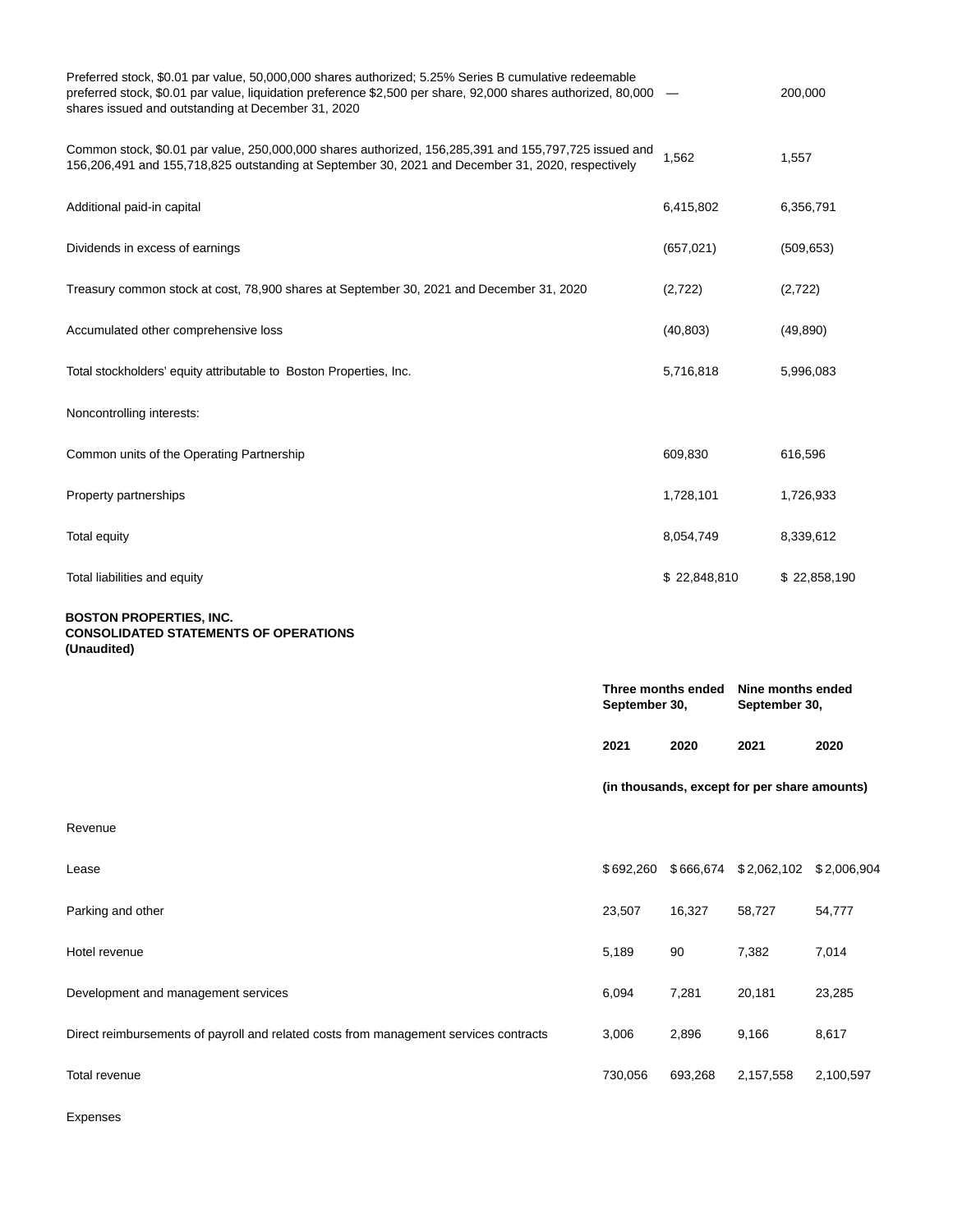# Operating

| Rental                                                                                       | 258,281    | 258,261    | 764,373    | 761,014    |
|----------------------------------------------------------------------------------------------|------------|------------|------------|------------|
| Hotel                                                                                        | 3,946      | 3,164      | 7,993      | 11,958     |
| General and administrative                                                                   | 34,560     | 27,862     | 117,924    | 102,059    |
| Payroll and related costs from management services contracts                                 | 3,006      | 2,896      | 9,166      | 8,617      |
| Transaction costs                                                                            | 1,888      | 307        | 2,970      | 1,254      |
| Depreciation and amortization                                                                | 179,412    | 166,456    | 539,815    | 515,738    |
| Total expenses                                                                               | 481,093    | 458,946    | 1,442,241  | 1,400,640  |
| Other income (expense)                                                                       |            |            |            |            |
| Income (loss) from unconsolidated joint ventures                                             | (5, 597)   | (6, 873)   | (1,745)    | (5, 410)   |
| Gains (losses) on sales of real estate                                                       | 348        | (209)      | 8,104      | 613,723    |
| Interest and other income (loss)                                                             | 1,520      | (45)       | 4,140      | 4,277      |
| Gains (losses) from investments in securities                                                | (190)      | 1,858      | 3,744      | 965        |
| Losses from early extinguishment of debt                                                     |            |            | (898)      |            |
| Interest expense                                                                             | (105, 794) | (110, 993) | (320, 015) | (319, 726) |
| Net income                                                                                   | 139,250    | 118,060    | 408,647    | 993,786    |
| Net income attributable to noncontrolling interests                                          |            |            |            |            |
| Noncontrolling interests in property partnerships                                            | (18, 971)  | (15, 561)  | (52,602)   | (34, 280)  |
| Noncontrolling interest-common units of theOperating Partnership                             | (11, 982)  | (10, 020)  | (35, 393)  | (97,090)   |
| Net income attributable to Boston Properties, Inc.                                           | 108,297    | 92,479     | 320,652    | 862,416    |
| Preferred dividends                                                                          |            | (2,625)    | (2,560)    | (7, 875)   |
| Preferred stock redemption charge                                                            |            |            | (6, 412)   |            |
| Net income attributable to Boston Properties, Inc. common shareholders                       | \$108,297  | \$89,854   | \$311,680  | \$854,541  |
| Basic earnings per common share attributable to Boston Properties, Inc. common shareholders: |            |            |            |            |
| Net income                                                                                   | \$0.69     | \$0.58     | \$2.00     | \$5.49     |
| Weighted average number of common shares outstanding                                         | 156,183    | 155,645    | 156,062    | 155,349    |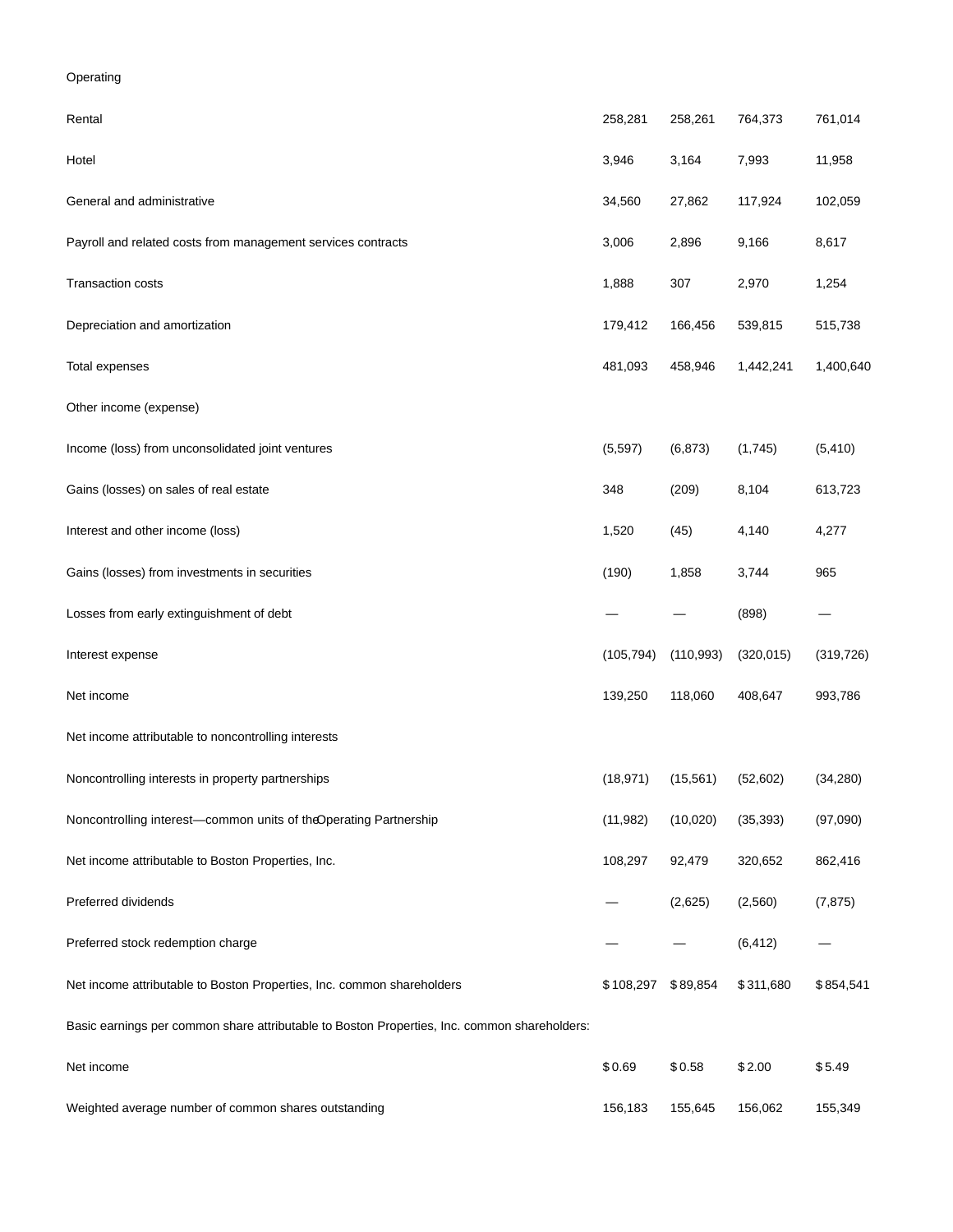Diluted earnings per common share attributable to Boston Properties, Inc. common shareholders:

| Net income                                                                                | \$0.69                                                                    | \$0.58    | \$1.99                                       | \$5.49    |
|-------------------------------------------------------------------------------------------|---------------------------------------------------------------------------|-----------|----------------------------------------------|-----------|
| Weighted average number of common and common equivalent shares outstanding                | 156,598                                                                   | 155,670   | 156,394                                      | 155,447   |
| <b>BOSTON PROPERTIES, INC.</b><br><b>FUNDS FROM OPERATIONS (1)</b><br>(Unaudited)         |                                                                           |           |                                              |           |
|                                                                                           | Three months ended<br>Nine months ended<br>September 30,<br>September 30, |           |                                              |           |
|                                                                                           | 2021                                                                      | 2020      | 2021                                         | 2020      |
|                                                                                           |                                                                           |           | (in thousands, except for per share amounts) |           |
| Net income attributable to Boston Properties, Inc. common shareholders                    | \$108,297                                                                 | \$89,854  | \$311,680                                    | \$854,541 |
| Add:                                                                                      |                                                                           |           |                                              |           |
| Preferred stock redemption charge                                                         |                                                                           |           | 6,412                                        |           |
| Preferred dividends                                                                       |                                                                           | 2,625     | 2,560                                        | 7,875     |
| Noncontrolling interest - common units of the Operating Partnership                       | 11,982                                                                    | 10,020    | 35,393                                       | 97,090    |
| Noncontrolling interests in property partnerships                                         | 18,971                                                                    | 15,561    | 52,602                                       | 34,280    |
| Net income                                                                                | 139,250                                                                   | 118,060   | 408,647                                      | 993,786   |
| Add:                                                                                      |                                                                           |           |                                              |           |
| Depreciation and amortization expense                                                     | 179,412                                                                   | 166,456   | 539,815                                      | 515,738   |
| Noncontrolling interests in property partnerships' share of depreciation and amortization | (16, 773)                                                                 | (15, 833) | (50, 343)                                    | (55, 940) |
| Company's share of depreciation and amortization from unconsolidated joint ventures       | 17,803                                                                    | 20,413    | 51,565                                       | 59,757    |
| Corporate-related depreciation and amortization                                           | (443)                                                                     | (444)     | (1,327)                                      | (1, 399)  |
| Less:                                                                                     |                                                                           |           |                                              |           |
| Gains on sale of investment included within loss from unconsolidated joint ventures       |                                                                           |           | 10,257                                       | 5,946     |
| Gains (losses) on sales of real estate                                                    | 348                                                                       | (209)     | 8,104                                        | 613,723   |
| Noncontrolling interests in property partnerships                                         | 18,971                                                                    | 15,561    | 52,602                                       | 34,280    |
| Preferred dividends                                                                       |                                                                           | 2,625     | 2,560                                        | 7,875     |
| Preferred stock redemption charge                                                         |                                                                           |           | 6,412                                        |           |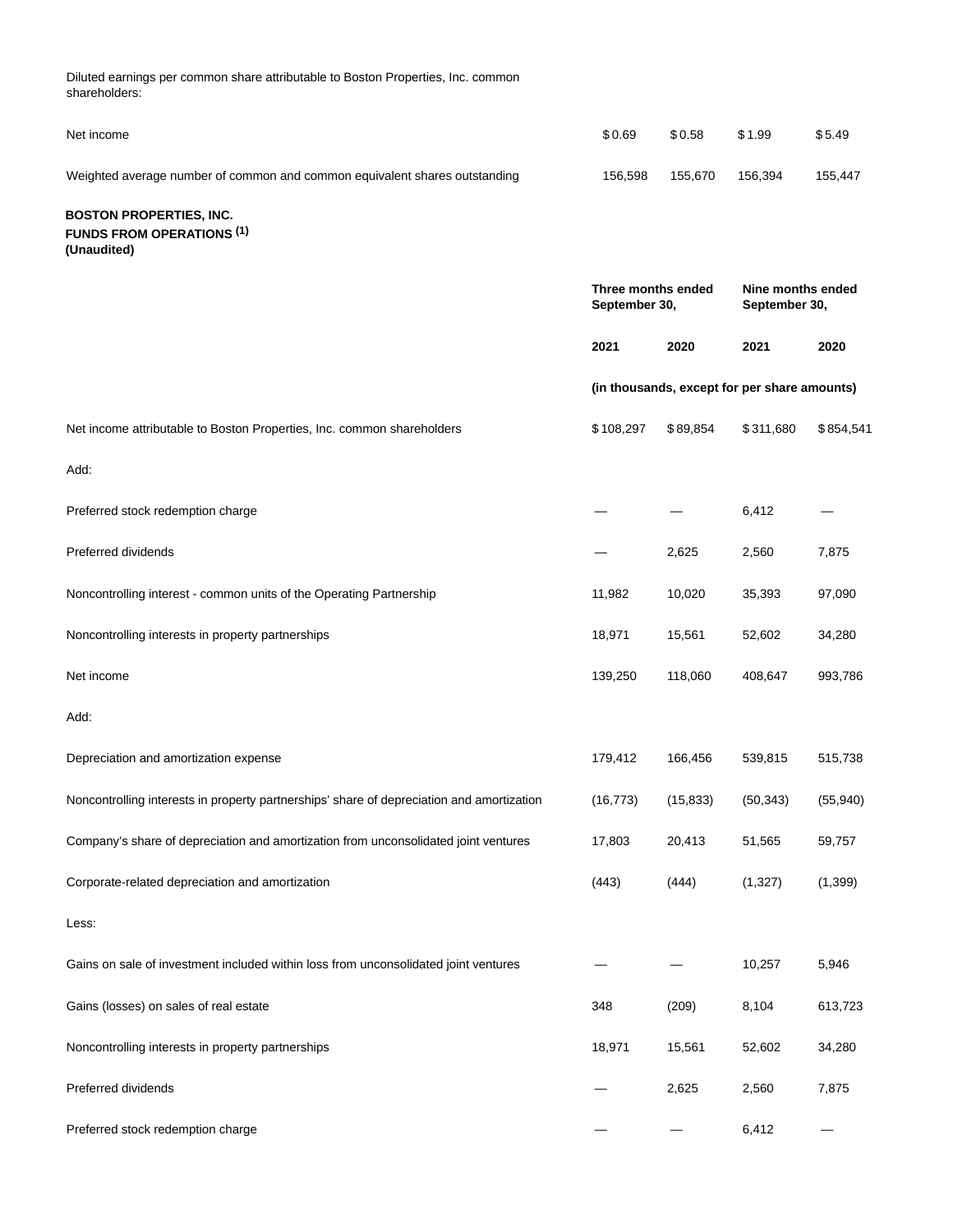| Funds from operations (FFO) attributable to the Operating Partnership common unitholders<br>(including Boston Properties, Inc.) | 299,930   | 270,675   | 868,422   | 850,118      |
|---------------------------------------------------------------------------------------------------------------------------------|-----------|-----------|-----------|--------------|
| Less:                                                                                                                           |           |           |           |              |
| Noncontrolling interest - common units of the Operating Partnership's share of funds from<br>operations                         | 29,453    | 26,697    | 85,366    | 85,095       |
| Funds from operations attributable to Boston Properties, Inc. common shareholders                                               | \$270,477 | \$243,978 | \$783,056 | \$765,023    |
| Boston Properties, Inc.'s percentage share of funds from operations - basic                                                     | 90.18     | % 90.14   | % 90.17   | % 89.99<br>% |
| Weighted average shares outstanding - basic                                                                                     | 156,183   | 155,645   | 156,062   | 155,349      |
| FFO per share basic                                                                                                             | \$1.73    | \$1.57    | \$5.02    | \$4.92       |
| Weighted average shares outstanding - diluted                                                                                   | 156,598   | 155,670   | 156,394   | 155,447      |
| FFO per share diluted                                                                                                           | \$1.73    | \$1.57    | \$5.01    | \$4.92       |

Pursuant to the revised definition of Funds from Operations adopted by the Board of Governors of the National Association of Real Estate Investment Trusts ("Nareit"), we calculate Funds from Operations, or "FFO," by adjusting net income (loss) attributable to Boston Properties, Inc. common shareholders (computed in accordance with GAAP) for gains (or losses) from sales of properties, impairment losses on depreciable real estate consolidated on our balance sheet, impairment losses on our investments in unconsolidated joint ventures driven by a measurable decrease in the fair value of depreciable real estate held by the unconsolidated joint ventures and real estate-related depreciation and

(1) amortization. FFO is a non-GAAP financial measure, but we believe the presentation of FFO, combined with the presentation of required GAAP financial measures, has improved the understanding of operating results of REITs among the investing public and has helped make comparisons of REIT operating results more meaningful. Management generally considers FFO and FFO per share to be useful measures for understanding and comparing our operating results because, by excluding gains and losses related to sales of previously depreciated operating real estate assets, impairment losses and real estate asset depreciation and amortization (which can differ across owners of similar assets in similar condition based on historical cost accounting and useful life estimates), FFO and FFO per share can help investors compare the operating performance of a company's real estate across reporting periods and to the operating performance of other companies.

Our computation of FFO may not be comparable to FFO reported by other REITs or real estate companies that do not define the term in accordance with the current Nareit definition or that interpret the current Nareit definition differently.

In order to facilitate a clear understanding of the Company's operating results, FFO should be examined in conjunction with net income attributable to Boston Properties, Inc. common shareholders as presented in the Company's consolidated financial statements. FFO should not be considered as a substitute for net income attributable to Boston Properties, Inc. common shareholders (determined in accordance with GAAP) or any other GAAP financial measures and should only be considered together with and as a supplement to the Company's financial information prepared in accordance with GAAP.

# **BOSTON PROPERTIES, INC. PORTFOLIO LEASING PERCENTAGES**

**% Leased by Location**

#### **September 30, 2021 December 31, 2020**

| <b>Boston</b> | 92.3 | % | 94.8 | % |
|---------------|------|---|------|---|
| Los Angeles   | 83.4 | ℅ | 93.5 | % |
| New York      | 87.5 | % | 87.4 | % |